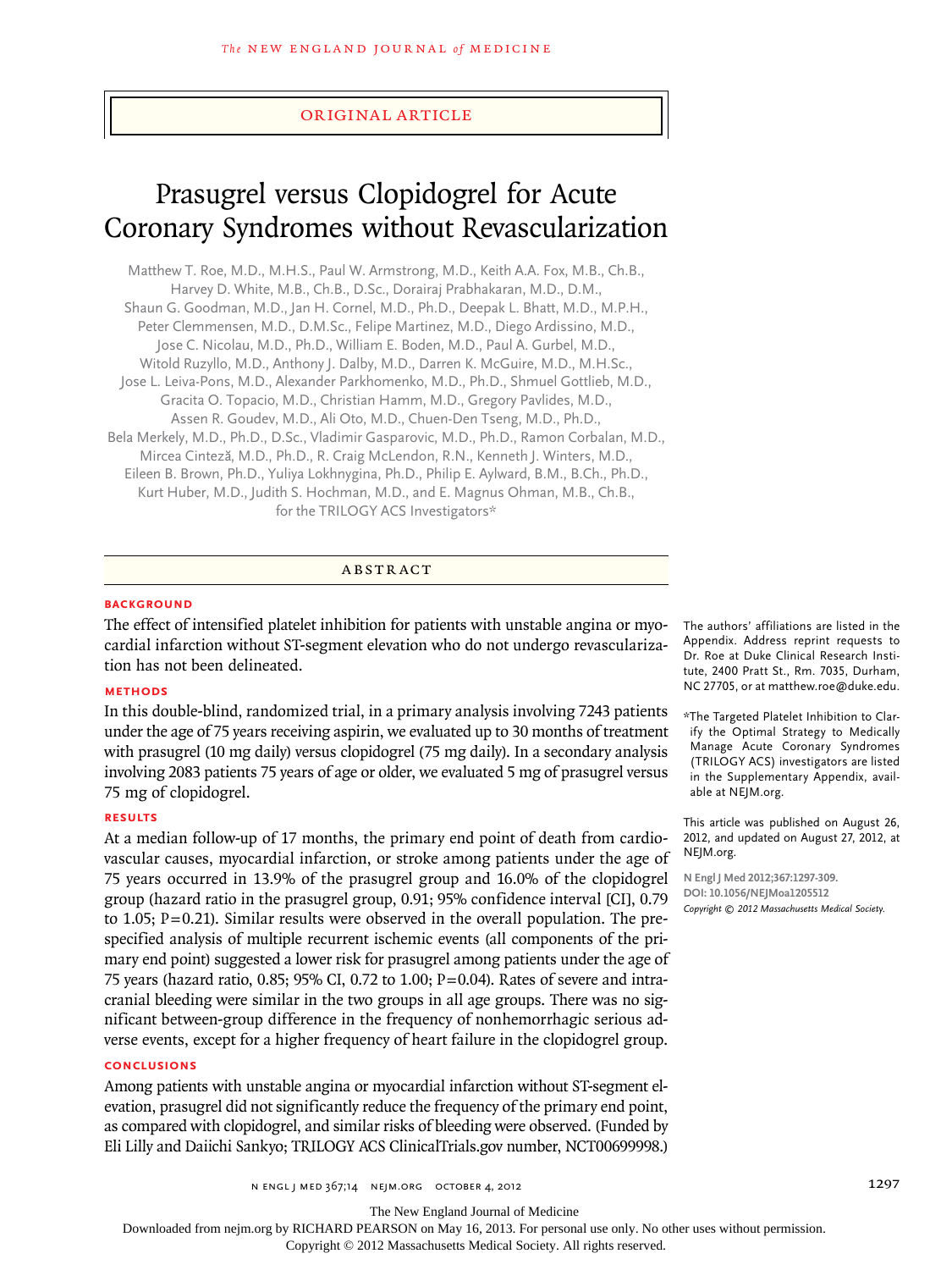LINICAL-PRACTICE GUIDELINES FOR PA-<br>tients with acute coronary syndromes con-<br>sisting of unstable angina or myocardial<br>infarction without ST-segment elevation recomtients with acute coronary syndromes consisting of unstable angina or myocardial mend a strategy of early invasive management (angiography within 48 to 72 hours with provisional revascularization) for patients at moderate to high risk.1,2 However, analyses from clinical trials and national registries have shown that many such patients are treated medically without revascularization and that such patients have poorer long-term cardiovascular outcomes than those who undergo revascularization.3-6 Even though patients with acute coronary syndromes who receive only medical therapy have an increased-risk profile, they have been underrepresented in large-scale, contemporary, randomized trials.7-9

Given the previously demonstrated benefits of prasugrel versus clopidogrel (both thienopyridine inhibitors of the platelet P2Y12 receptor) among patients undergoing percutaneous coronary intervention (PCI), we evaluated whether aspirin plus prasugrel is superior to aspirin plus clopidogrel for long-term therapy in patients with unstable angina or myocardial infarction without ST-segment elevation who were under the age of 75 years.9 We also undertook a concomitant and exploratory assessment of a lower prasugrel dose for patients 75 years of age or older.

#### METHODS

# **Study Design**

The Targeted Platelet Inhibition to Clarify the Optimal Strategy to Medically Manage Acute Coronary Syndromes (TRILOGY ACS) study was a randomized, double-blind, double-dummy, activecontrol, event-driven trial. The study design has been described previously,<sup>10</sup> and the protocol is available with the full text of this article at NEJM .org. The executive and steering committees, which included academic investigators and representatives of the sponsor (Eli Lilly and Daiichi Sankyo), designed the study and supervised its conduct. (A complete list of committee members is provided in the Supplementary Appendix, available at NEJM .org.) An independent data and safety monitoring board evaluated the safety of patients with semiannual meetings during the trial. Study data were collected and managed by Quintiles. Statistical analyses were performed independently by the academic coordinating center at the Duke Clinical Research Institute. The first draft of the manuscript was written jointly by the study's principal investigator and chair. The academic representatives of the executive and steering committees contributed to subsequent manuscript drafts and approved the submission of the final manuscript for publication. The study's principal investigator and chair had full access to all data, verified their accuracy, and vouch for the fidelity of the study to the protocol. The study was approved by the national regulatory authority in each participating country and by the local ethics committee or institutional review board at each study center.

## **Study Patients**

Patients with acute coronary syndromes were eligible if they were selected for a final treatment strategy of medical management without revascularization within 10 days after the index event. Patients with myocardial infarction without STsegment elevation had elevated cardiac markers, whereas patients with unstable angina with negative cardiac markers had an ST-segment depression of more than 1 mm in two or more electrocardiographic leads. Patients were required to have at least one of four risk criteria: an age of at least 60 years, the presence of diabetes mellitus, previous myocardial infarction, or previous revascularization with either PCI or coronary-artery bypass grafting (CABG). Angiography was not required for enrollment, but if such a procedure was planned, it had to be performed before randomization. Patients who underwent angiography were required to have evidence of coronary disease (native coronary stenosis of >30% or previous PCI or CABG). Major exclusion criteria included a history of transient ischemic attack or stroke, PCI or CABG within the previous 30 days, renal failure requiring dialysis, and concomitant treatment with an oral anticoagulant.

From June 27, 2008, through September 12, 2011, we enrolled 9326 patients at 966 sites in 52 countries. Across regions, 3090 participants were enrolled in Central and Eastern Europe (33.1% of the total), 994 in Western Europe and Scandinavia (10.7%), 1276 in Latin America (13.7%), 752 in East Asia (8.1%), 1141 in India (12.2%), 1271 in North America (13.6%), 658 in the Mediterranean area (7.1%), and 144 in Australia, New Zealand, and South Africa (1.5%). A total of 7243 patients were younger than 75 years of age (77.7%), whereas 2083 patients were 75 years of age or older

The New England Journal of Medicine

Downloaded from nejm.org by RICHARD PEARSON on May 16, 2013. For personal use only. No other uses without permission.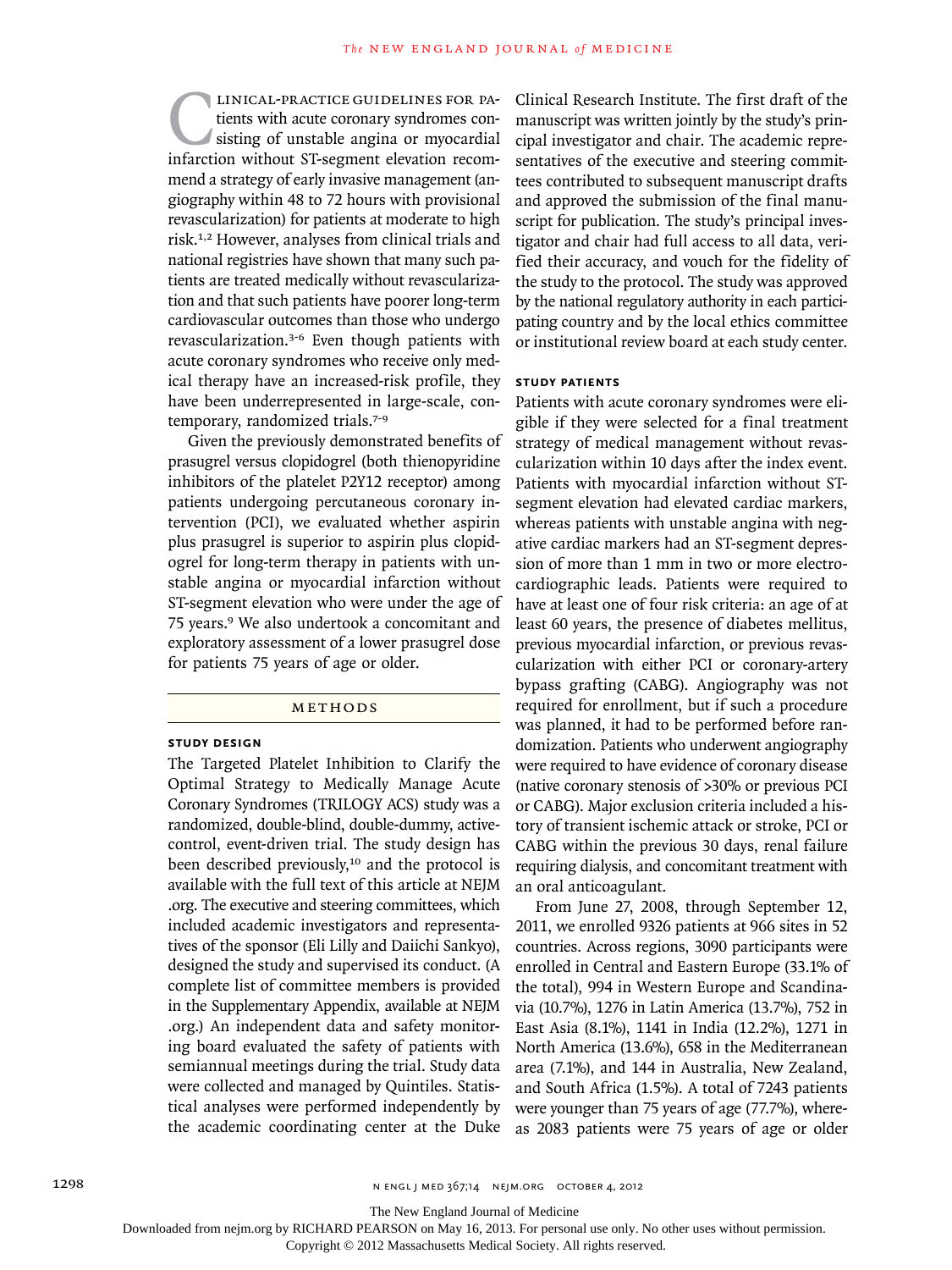(22.3%). All patients provided written informed Coronary Arteries (GUSTO) criteria for severe or consent.

## **Study Treatment**

Patients were randomly assigned to receive either prasugrel or clopidogrel in a double-blind, doubledummy fashion with the use of an interactive voiceresponse system. Patients who underwent randomization within 72 hours after the first medical contact without previous clopidogrel treatment received a loading dose of 30 mg of prasugrel or 300 mg of clopidogrel, which was followed by daily blinded maintenance administration of a study drug. Patients who did not undergo randomization within 72 hours were required to be treated with open-label clopidogrel before randomization and were started on daily maintenance administration of a study drug after randomization.

The prasugrel maintenance dose was 10 mg, which was adjusted to 5 mg for patients who were 75 years of age or older or who weighed less than 60 kg. The clopidogrel maintenance dose was 75 mg for all patients. Pharmacokinetic modeling from previous trials showed that 5 mg of prasugrel in patients weighing less than 60 kg resulted in an antiplatelet effect that was similar to that for 10 mg in heavier patients.<sup>11</sup> The 5-mg dose that was used in participants 75 years of age or older had not been evaluated in previous outcomes trials. Concomitant treatment with aspirin was required, and a daily dose of 100 mg or less was strongly recommended. Study treatments continued for a minimum of 6 months and a maximum of 30 months.

### **End Points**

The primary efficacy end point was a composite of death from cardiovascular causes, nonfatal myocardial infarction, or nonfatal stroke among patients under the age of 75 years. Other end points have been defined previously.10 Suspected ischemic and bleeding end points were evaluated by an independent cardiovascular adjudication committee whose members were unaware of studygroup assignments. Suspected new, nonbenign neoplasm end points were adjudicated by an independent oncology adjudication committee (for details, see the Supplementary Appendix).

#### **Bleeding Events**

Key bleeding end points were analyzed on the basis of Global Use of Strategies to Open Occluded life-threatening bleeding not related to CABG and Thrombolysis in Myocardial Infarction (TIMI) criteria for major bleeding not related to CABG.

# **Statistical Analysis**

We estimated that 688 patients with primary efficacy events would be needed to ensure a power of 90% to detect a relative risk reduction of 22% between the two study groups among patients under the age of 75 years using a two-sided test at the 5% significance level. Formal sample-size analyses were not performed for patients who were 75 years of age or older, since this secondary analysis was exploratory, with a previously untested dose of prasugrel (5 mg daily); however, an enrollment of more than 2000 patients was targeted. All efficacy analyses were performed on the intention-to-treat population.

Testing for the superiority of prasugrel over clopidogrel was done with a two-sided log-rank test and stratified according to clopidogrel status at the time of randomization, as described previously.10 If superiority was established in patients under the age of 75 years, then testing for superiority would have been done in a hierarchical manner on the overall patient cohort, stratified according to age group. We explored the consistency of treatment effect on the primary efficacy end point in prespecified subgroups.

Landmark analyses of the primary end point were not prespecified. An Andersen–Gill intensitymodel analysis using a robust variance estimate was prespecified and performed to account for repeated ischemic events among all components of the primary end point for the overall period and using a time-dependent model with separate hazard ratios before and after 30 days, 6 months, and 12 months.<sup>12</sup>

Key bleeding end points were evaluated in patients who received at least one dose of a study drug, with a stratified log-rank test during the period from the initiation of the study drug until 7 days after its discontinuation. New, nonbenign neoplasm end points were evaluated in the overall population in patients who received at least one dose of a study drug.

During systematic audits of study centers, four sites (enrolling 120 patients) were found to have violated key protocol requirements and Good Clinical Practice guidelines. These sites were closed, and the administration of study drugs to

The New England Journal of Medicine

Downloaded from nejm.org by RICHARD PEARSON on May 16, 2013. For personal use only. No other uses without permission.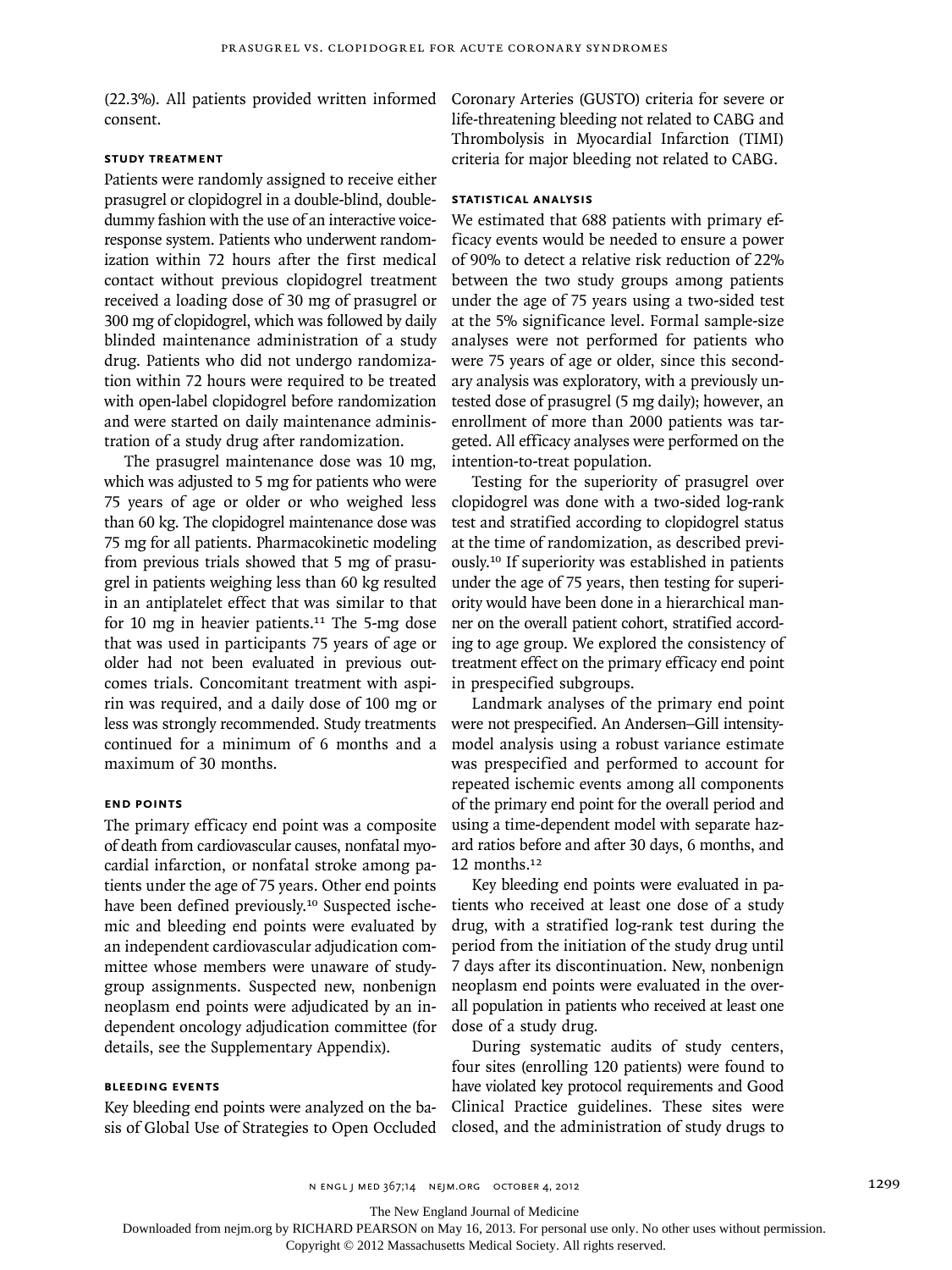all patients at those sites was discontinued. The tinued to receive the study drug, as compared with executive committee decided to prospectively exclude these patients from all analyses before unblinding and database lock.

#### **RESULTS**

# **Study Patients**

Of 9326 patients who underwent randomization, 573 did not complete the study; vital status was collected on all but 18 patients (Fig. S1 in the Supplementary Appendix). The median duration of exposure to a study drug was 14.8 months (interquartile range, 8.2 to 23.6). During the follow-up period, 76% of patients in the prasugrel group con-

78% of those in the clopidogrel group  $(P=0.03)$ . The median duration of follow-up for all patients in the trial was 17.1 months (interquartile range, 10.4 to 24.4).

Baseline characteristics were generally balanced in the two study groups among patients under the age of 75 years and in the overall population (Table 1). Among patients under the age of 75 years, the median time from presentation to the initiation of a study drug was just over 4 days, and nearly half the patients underwent angiography before randomization.

During follow-up, 571 of the 7243 patients under the age of 75 years (7.9%) underwent revasculari-

| Table 1. Baseline Characteristics of the Patients.*   |                           |                             |                           |                             |
|-------------------------------------------------------|---------------------------|-----------------------------|---------------------------|-----------------------------|
| Characteristic                                        |                           | Age <75 Years               |                           | <b>Overall Population</b>   |
|                                                       | Prasugrel<br>$(N = 3620)$ | Clopidogrel<br>$(N = 3623)$ | Prasugrel<br>$(N = 4663)$ | Clopidogrel<br>$(N = 4663)$ |
| Age (yr)                                              |                           |                             |                           |                             |
| Median                                                | 62                        | 62                          | 66                        | 66                          |
| Interquartile range                                   | $56 - 68$                 | $56 - 68$                   | $58 - 74$                 | $59 - 73$                   |
| Female sex (%)                                        | 36.2                      | 35.6                        | 39.2                      | 39.1                        |
| Body weight <60 kg (%)                                | 13.1                      | 12.8                        | 15.2                      | 14.9                        |
| Disease classification (%)                            |                           |                             |                           |                             |
| <b>NSTEMI</b>                                         | 67.8                      | 67.2                        | 70.4                      | 69.4                        |
| Unstable angina                                       | 32.2                      | 32.8                        | 29.6                      | 30.6                        |
| Killip class II to IV on presentation (%)             | 9.5                       | 10.3                        | 12.1                      | 12.2                        |
| Time from presentation until start of study drug (hr) |                           |                             |                           |                             |
| Median                                                | 102                       | 103                         | 108                       | 108                         |
| Interquartile range                                   | $58 - 158$                | 60-157                      | $62 - 160$                | 63-160                      |
| Cardiovascular risk factors (%)                       |                           |                             |                           |                             |
| Family history of coronary artery disease             | 31.5                      | 32.1                        | 29.7                      | 31.1                        |
| Hypertension                                          | 80.3                      | 80.4                        | 81.9                      | 82.0                        |
| Hyperlipidemia                                        | 58.2                      | 59.7                        | 59.0                      | 59.3                        |
| Diabetes mellitus                                     | 38.5                      | 39.3                        | 37.7                      | 38.3                        |
| Current or recent smokert                             | 23.3                      | 23.6                        | 19.7                      | 20.2                        |
| Cardiovascular disease history (%)                    |                           |                             |                           |                             |
| Previous myocardial infarction                        | 43.3                      | 44.8                        | 42.9                      | 43.3                        |
| <b>Previous PCI</b>                                   | 27.0                      | 29.1                        | 25.6                      | 26.7                        |
| Previous CABG                                         | 14.6                      | 16.3                        | 15.2                      | 16.1                        |
| Previous peripheral arterial disease                  | 6.0                       | 7.3                         | 7.2                       | 7.6                         |
| Previous atrial fibrillation                          | 5.9                       | 6.2                         | 7.6                       | 8.0                         |
| Previous heart failure                                | 17.1                      | 17.1                        | 17.6                      | 17.6                        |
| GRACE risk score <sup>t</sup>                         |                           |                             |                           |                             |
| Median                                                | 114                       | 115                         | 122                       | 121                         |
| Interquartile range                                   | $101 - 128$               | $102 - 128$                 | $105 - 140$               | 106-138                     |

1300 **n engl j med 367;14** nejm.org october 4, 2012

The New England Journal of Medicine

Downloaded from nejm.org by RICHARD PEARSON on May 16, 2013. For personal use only. No other uses without permission.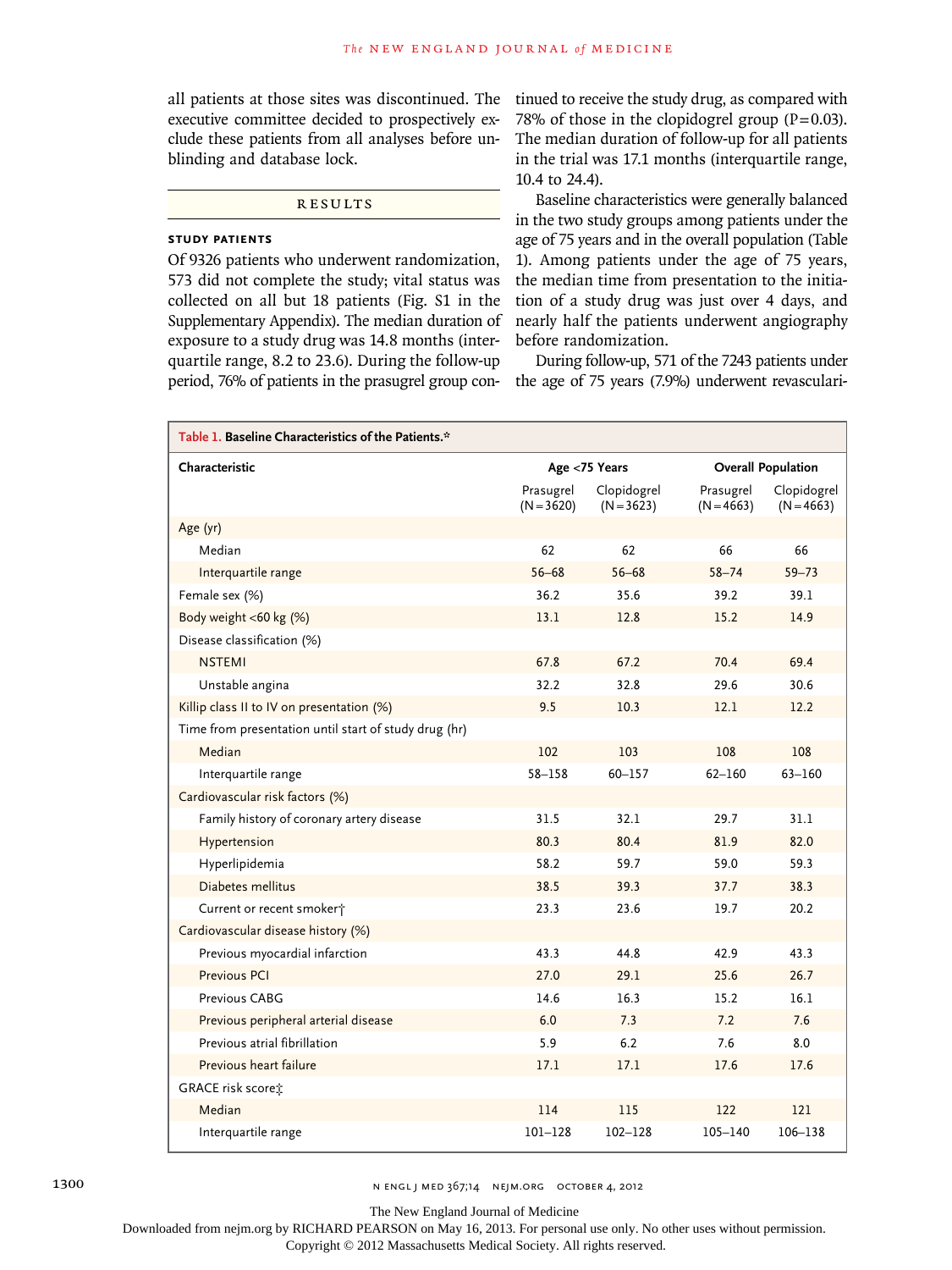| Table 1. (Continued.)                                                                          |                           |                             |                           |                             |
|------------------------------------------------------------------------------------------------|---------------------------|-----------------------------|---------------------------|-----------------------------|
| Characteristic                                                                                 |                           | Age <75 Years               |                           | <b>Overall Population</b>   |
|                                                                                                | Prasugrel<br>$(N = 3620)$ | Clopidogrel<br>$(N = 3623)$ | Prasugrel<br>$(N = 4663)$ | Clopidogrel<br>$(N = 4663)$ |
| Creatinine clearance (ml/min)                                                                  |                           |                             |                           |                             |
| Median                                                                                         | 81                        | 81                          | 73                        | 73                          |
| Interquartile range                                                                            | $63 - 104$                | $63 - 102$                  | $54 - 97$                 | $54 - 96$                   |
| Prerandomization clopidogrel stratum (%) §                                                     |                           |                             |                           |                             |
| $\mathbf{1}$                                                                                   | 4.2                       | 4.6                         | 4.2                       | 4.4                         |
| $\overline{2}$                                                                                 | 69.3                      | 68.4                        | 69.9                      | 69.8                        |
| Time from start of clopidogrel until start of study<br>drug for participants in stratum 2 (hr) |                           |                             |                           |                             |
| Median                                                                                         | 103                       | 105                         | 107                       | 108                         |
| Interquartile range                                                                            | $64 - 154$                | $61 - 153$                  | $65 - 155$                | $63 - 155$                  |
| 3                                                                                              | 26.5                      | 27.0                        | 25.9                      | 25.9                        |
| Angiography performed before randomization (%)                                                 | 42.1                      | 43.1                        | 41.2                      | 41.4                        |
| Concomitant medication at randomization (%)                                                    |                           |                             |                           |                             |
| Aspirin                                                                                        |                           |                             |                           |                             |
| $<$ 100 mg/day                                                                                 | 34.6                      | 33.5                        | 33.9                      | 32.8                        |
| 100-250 mg/day                                                                                 | 52.2                      | 52.3                        | 53.1                      | 53.2                        |
| $>250$ mg                                                                                      | 7.2                       | 8.1                         | 7.0                       | 7.4                         |
| Beta-blocker                                                                                   | 78.1                      | 77.5                        | 78.3                      | 77.2                        |
| ACE inhibitor or angiotensin-receptor blocker                                                  | 74.9                      | 75.1                        | 75.3                      | 75.4                        |
| <b>Statin</b>                                                                                  | 83.9                      | 84.0                        | 83.6                      | 83.1                        |
| Proton-pump inhibitor                                                                          | 22.9                      | 23.1                        | 25.3                      | 25.0                        |

\* For patients under the age of 75 years, significant between-group differences (P<0.05) were observed only for previous percutaneous coronary intervention (PCI), previous coronary-artery bypass grafting (CABG), and previous peripheral arterial disease. For the overall population, there were no significant between-group differences. ACE denotes angiotensinconverting enzyme, and NSTEMI non–ST-segment elevation myocardial infarction.

† This category was defined as cigarette smoking within 30 days before randomization.

‡ Global Registry of Acute Coronary Events (GRACE) risk scores range from 0 to 372, with a score of 140 or more considered to indicate high risk.

§ Clopidogrel strata are defined as follows: stratum 1, no clopidogrel administered before randomization, with randomization occurring within 72 hours after the first medical contact; stratum 2, a loading dose of clopidogrel (300 to 600 mg) administered for the index event, followed by a daily clopidogrel maintenance dose (75 mg) until the day of randomization; and stratum 3, a daily maintenance dose of clopidogrel (75 mg), starting at least 5 days before presentation for the index event and continuing until the day of randomization.

zation (427 underwent PCI, 170 underwent CABG, and 26 underwent both procedures), with a median time from randomization to first revascularization of 113 days (interquartile range, 40 to 334).

#### **Efficacy**

At 30 months, there was no significant betweengroup difference in the rate of the primary end point among the primary cohort of patients under the age of 75 years (Table 2). At a median follow-up of 17 months, the primary end point occurred in 13.9% of the prasugrel group and 16.0% of the clopidogrel group (hazard ratio in the prasugrel group, 0.91; 95% confidence interval [CI], 0.79 to 1.05;  $P = 0.21$ ) (Fig. 1A). Because superiority was not established in this cohort, the prespecified testing strategy did not direct further superiority testing, but efficacy and safety results for the overall cohort (all ages) are presented for completeness (Tables 2 and 3, and Table S1 and Fig. S2 in the Supplementary Appendix). Among patients under the age of 75 years, the Kaplan– Meier curves for the primary end point overlapped until approximately 12 months, after which the curves diverged. Similar observations were made for each of the secondary end points (death from cardiovascular causes, all myocardial infarctions, and strokes) (Fig. 1B, 1C, and 1D).

The New England Journal of Medicine

Downloaded from nejm.org by RICHARD PEARSON on May 16, 2013. For personal use only. No other uses without permission.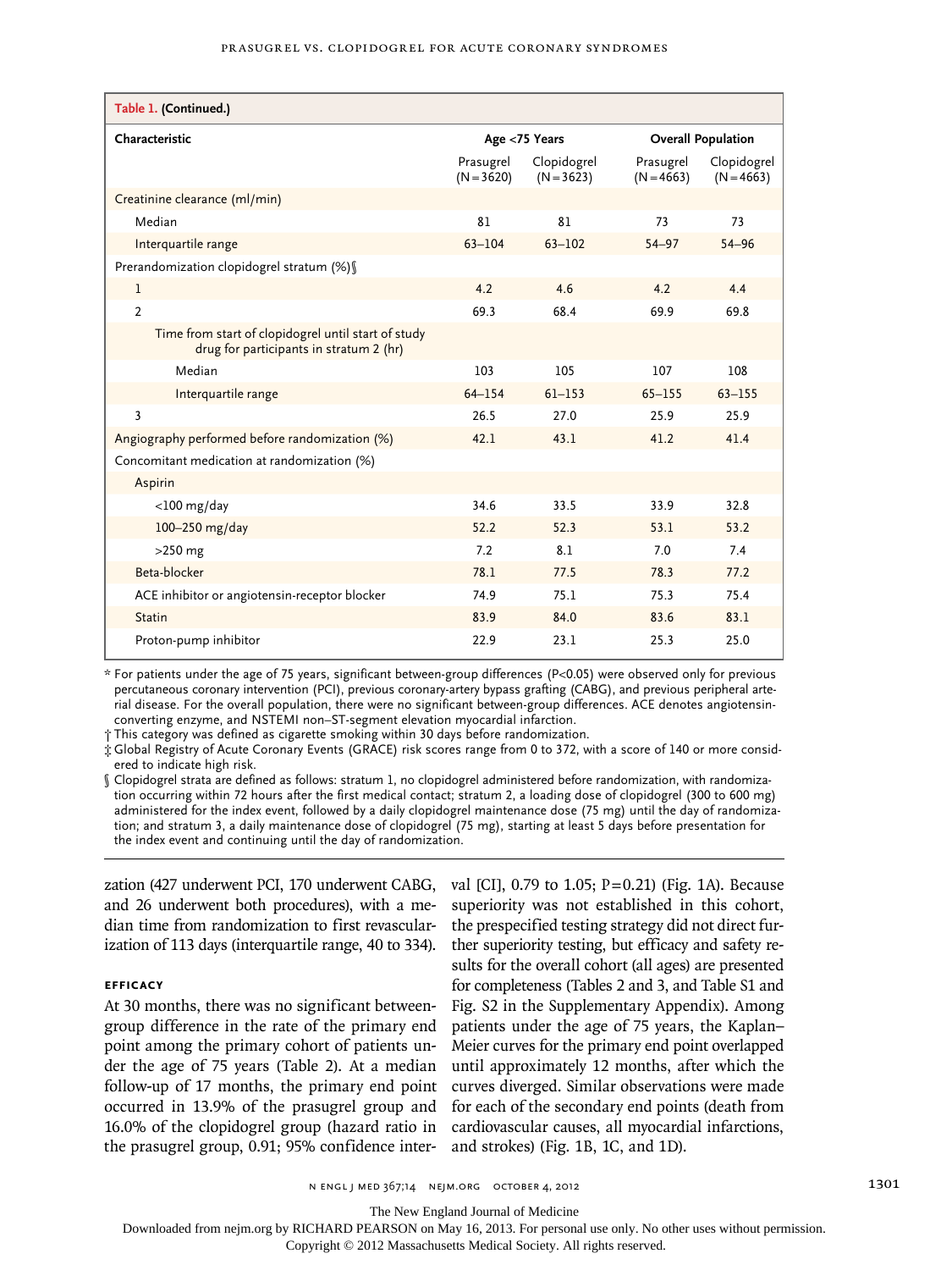| Table 2. Efficacy Outcomes at 30 Months.*                                                                                                                                                                                                                                                                                                      |            |                                          |                             |                                           |                          |        |                                   |                                                    |                                   |                             |                            |         |
|------------------------------------------------------------------------------------------------------------------------------------------------------------------------------------------------------------------------------------------------------------------------------------------------------------------------------------------------|------------|------------------------------------------|-----------------------------|-------------------------------------------|--------------------------|--------|-----------------------------------|----------------------------------------------------|-----------------------------------|-----------------------------|----------------------------|---------|
| Outcome                                                                                                                                                                                                                                                                                                                                        |            |                                          | Age <75 Years               |                                           |                          |        |                                   |                                                    | Overall Population                |                             |                            |         |
|                                                                                                                                                                                                                                                                                                                                                |            | Prasugrel (N = 3620)                     | $C$ lopidogrel (N= $3623$ ) |                                           | Hazard Ratio<br>(95% CI) | PValue |                                   | Prasugrel (N = 4663)                               |                                   | $C$ lopidogrel (N= $4663$ ) | Hazard Ratio<br>$(95%$ CI) | P Value |
|                                                                                                                                                                                                                                                                                                                                                | Event      | Patients with Event Rate<br>at 30 Mo     | Patients with<br>Event      | Event Rate<br>at 30 Mo                    |                          |        | Patients with Event Rate<br>Event | at 30 Mo                                           | Patients with Event Rate<br>Event | at 30 Mo                    |                            |         |
|                                                                                                                                                                                                                                                                                                                                                | no. (%)    | % (95% CI)                               | no. (%)                     | % (95% CI)                                |                          |        | no. (%)                           | % (95% CI)                                         | no. (%)                           | % (95% CI)                  |                            |         |
| Cardiovascular death,<br>infarction, or<br>myocardial<br>stroke                                                                                                                                                                                                                                                                                | 364 (10.1) | $\widetilde{6}$<br>13.9<br>$(12.2 - 15.$ | 397 (11.0)                  | $(14.0 - 18.1)$<br>16.0                   | $(0.79 - 1.05)$<br>0.91  | 0.21   | 621 (13.3)                        | $18.7$<br>(17.0-20.4)                              | 648 (13.9)                        | $(18.5 - 22.2)$<br>20.3     | $(0.86 - 1.07)$<br>0.96    | 0.45    |
| Cardiovascular death 167 (4.6)                                                                                                                                                                                                                                                                                                                 |            | $(5.3 - 7.9)$<br><b>م</b><br>فا          | 179 (4.9)                   | $6.8$<br>(5.7–7.9)                        | $(0.75 - 1.15)$<br>0.93  | 0.48   | 308 (6.6)                         | $\begin{array}{c} 9.9 \\ (8.5 - 11.3) \end{array}$ | 330 (7.1)                         | $10.2$<br>(9.0–11.4)        | $(0.80 - 1.09)$<br>0.93    | 0.38    |
| Myocardial infarction 217 (6.0)                                                                                                                                                                                                                                                                                                                |            | $(7.1 - 9.6)$<br>8.3                     | 244 (6.7)                   | $(8.6 - 12.4)$<br>10.5                    | $(0.74 - 1.07)$<br>0.89  | 0.21   | 361 (7.7)                         | $10.7$<br>$(9.5-12.0)$                             | 376 (8.1)                         | $(10.6 - 14.0)$<br>12.3     | $(0.83 - 1.11)$<br>0.96    | 0.58    |
| Stroke                                                                                                                                                                                                                                                                                                                                         | 31 (0.9)   | $(0.6 - 2.4)$<br>1.5                     | 46 (1.3)                    | $(1.4 - 2.9)$<br>2.2                      | $(0.42 - 1.06)$<br>0.67  | 0.08   | 62 (1.3)                          | $\begin{array}{c} 2.2 \\ (1.4 - 3.0) \end{array}$  | 69 (1.5)                          | $(1.9 - 3.3)$<br>2.6        | $(0.63 - 1.26)$<br>0.89    | 0.52    |
| Death from any cause                                                                                                                                                                                                                                                                                                                           | 208 (5.7)  | $(6.5 - 9.1)$<br>7.8                     | 218 (6.0)                   | $(7.0 - 9.3)$<br>$\overline{\phantom{0}}$ | $(0.79 - 1.16)$<br>0.96  | 0.63   | 385 (8.3)                         | $(10.3 - 13.0)$<br>11.6                            | 409 (8.8)                         | $(10.9 - 13.4)$<br>12.2     | $(0.82 - 1.08)$<br>0.94    | 0.40    |
| * Hazard ratios and P values for the comparison between prasugrel and clopidogrel are based on log-rank test comparing Kaplan–Meier estimates through 30 months with stratification<br>according to clopidogrel status at randomization (for patients <75 years of age and the overall population) and age group (for the overall population). |            |                                          |                             |                                           |                          |        |                                   |                                                    |                                   |                             |                            |         |

Because we observed a divergence of treatment effect among patients under the age of 75 years after the prespecified 12-month time point, we tested the difference in treatment effect between the first 12 months and subsequent months in a post hoc analysis using a time-dependent Cox proportional-hazards model; in this analysis, the time period and the interaction between the time period and treatment were time-dependent factors. The frequency of the primary end point through 12 months was similar among study groups, with a weak trend toward a reduced risk in the prasugrel group after 12 months  $(P=0.07$  for interaction) (Fig. 1A).

The frequency of the primary end point in the two study groups did not differ significantly among prespecified subgroups of patients who were under the age of 75 years, but an interaction with prasugrel treatment was apparent in current or recent smokers, those who underwent angiography before randomization, and those taking a proton-pump inhibitor at randomization (Fig. 2).

The prespecified analysis that was performed to account for multiple recurrent ischemic events suggested a lower risk among patients under the age of 75 years in the prasugrel group (hazard ratio, 0.85; 95% CI, 0.72 to 1.00; P=0.04). Among patients who had an ischemic event, 364 patients in the prasugrel group (10.1%) had at least one ischemic event, as compared with 397 patients in the clopidogrel group (11.0%), whereas 77 (2.1%) versus 109 (3.0%) had at least two recurrent ischemic events, and 18 (0.5%) versus 24 (0.7%) had at least three recurrent ischemic events, respectively. (Data on the breakdown of component end points per category of number of recurrent events are provided in Table S2 in the Supplementary Appendix.) In the time-dependent analysis of recurrent events using a 12-month landmark time point, there was a significant interaction with treatment and time  $(P=0.02)$ . The risk of recurrent ischemic events in the prasugrel group was lower after 12 months (hazard ratio for <12 months, 0.94 [95% CI, 0.79 to 1.12], vs. hazard ratio for  $\geq$ 12 months, 0.64 [95% CI, 0.48] to 0.86]).

## **Safety**

At 30 months, the key bleeding end points of non– CABG-related severe or life-threatening events (according to GUSTO criteria) and major bleeding

The New England Journal of Medicine

Downloaded from nejm.org by RICHARD PEARSON on May 16, 2013. For personal use only. No other uses without permission.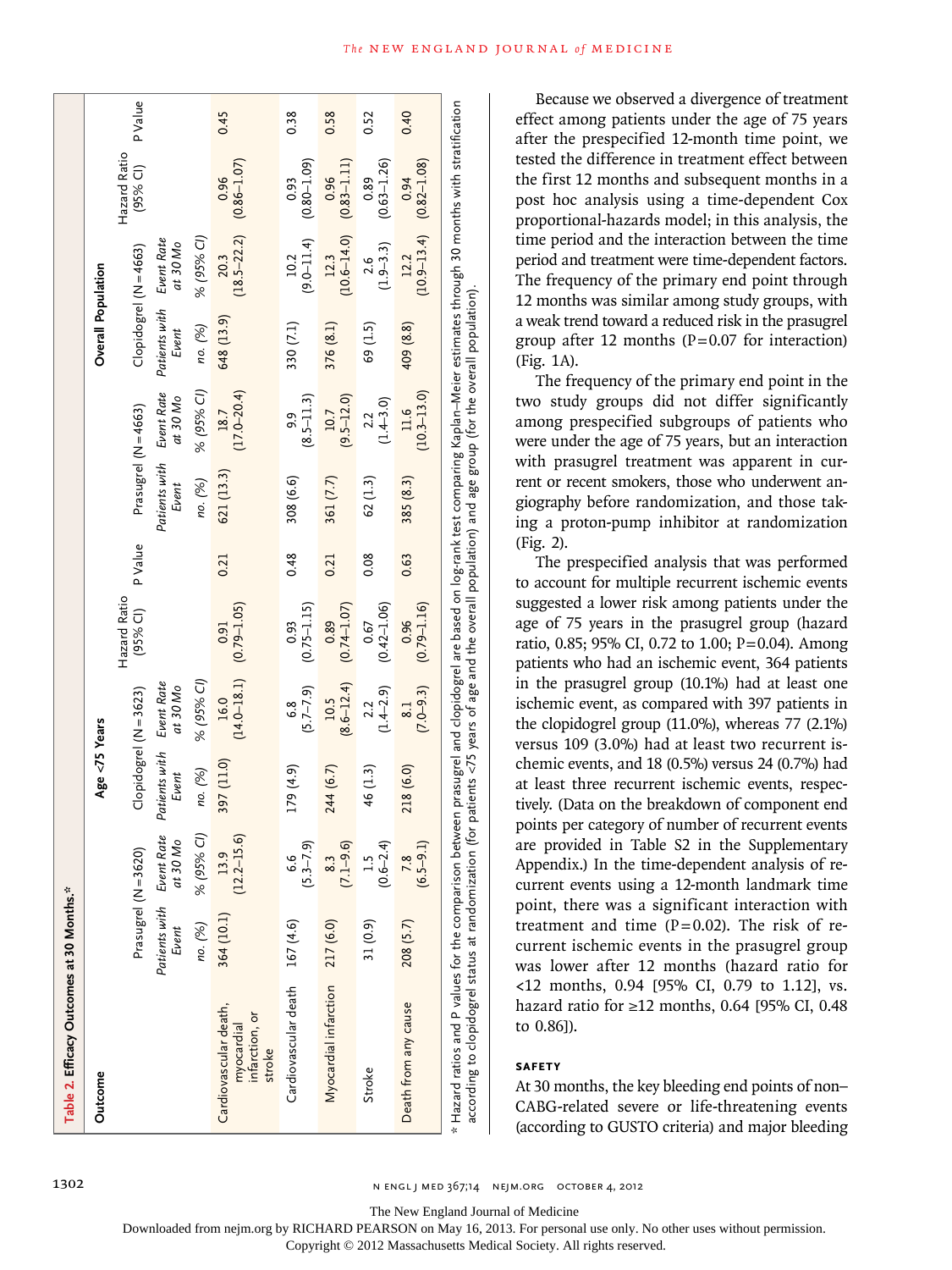

**Figure 1. Cumulative Kaplan–Meier Estimates of Key Study End Points in Patients under the Age of 75 Years during 30 Months of Follow-up.**

Panel A shows data for the primary efficacy end point of death from cardiovascular causes, nonfatal myocardial infarction, or nonfatal stroke (top curves) and the key bleeding end point of TIMI major bleeding not related to coronary-artery bypass grafting (bottom curves). The inset shows the same data on an enlarged y axis. The hazard ratio for the comparison between prasugrel and clopidogrel for the primary efficacy end point through the entire treatment period of 30 months was 0.91 (95% CI, 0.79 to 1.05; P=0.21). The hazard ratio for the key bleeding end point was 1.31 (95% CI, 0.81 to 2.11; P=0.27). Hazard ratios and 95% confidence intervals for the time period of 12 months or less versus the time period of more than 12 months comparing prasugrel with clopidogrel for the primary efficacy end point were 0.99 (95% CI, 0.84 to 1.16) versus 0.72 (95% CI, 0.54 to 0.97) (P=0.07 for interaction). Panel B shows data for death for cardiovascular causes, with a hazard ratio for the comparison between prasugrel and clopidogrel for the overall results through 30 months of 0.93 (95% CI, 0.75 to 1.15) and with the hazard ratio for the time period of 12 months or less of 1.00 (95% CI, 0.78 to 1.28) versus 0.75 (95% CI, 0.49 to 1.14) for the time period of more than 12 months. Panel C shows data for all myocardial infarctions with the hazard ratio for the comparison between prasugrel and clopidogrel for the overall results through 30 months of 0.89 (95% CI, 0.74 to 1.07) and with the hazard ratio for the time period of 12 months or less of 0.97 (95% CI, 0.78 to 1.19) versus 0.68 (95% CI, 0.46 to 0.99) for the time period of more than 12 months. Panel D shows data for all strokes, with the hazard ratio for the comparison between prasugrel and clopidogrel for the overall results through 30 months of 0.67 (95% CI, 0.42 to 1.06) and with the hazard ratio for the time period of 12 months or less of 0.86 (95% CI, 0.50 to 1.47) versus 0.35 (95% CI, 0.14 to 0.88) for the time period of more than 12 months.

n engl j med 367;14 nejm.org october 4, 2012 1303

The New England Journal of Medicine

Downloaded from nejm.org by RICHARD PEARSON on May 16, 2013. For personal use only. No other uses without permission.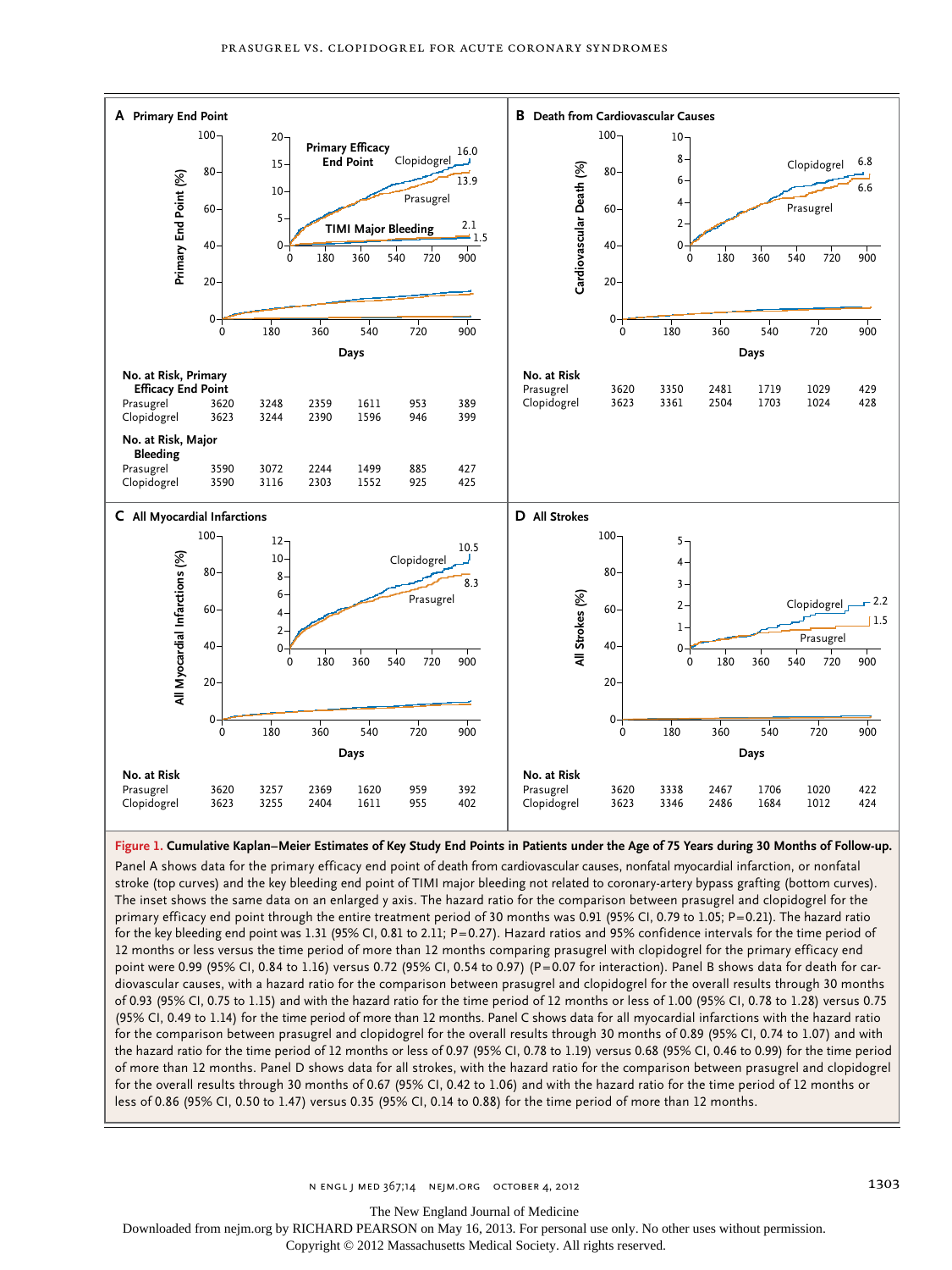| Table 3. Safety Outcomes at 30 Months.*                                                                                                                                                                                                                                                                                                                                                                                                                                                                                                                                                                                                                                                                                                                                                                                                                                                                                                  |          |                                                 |                        |                                |                            |         |                        |                                                   |                        |                               |                          |         |
|------------------------------------------------------------------------------------------------------------------------------------------------------------------------------------------------------------------------------------------------------------------------------------------------------------------------------------------------------------------------------------------------------------------------------------------------------------------------------------------------------------------------------------------------------------------------------------------------------------------------------------------------------------------------------------------------------------------------------------------------------------------------------------------------------------------------------------------------------------------------------------------------------------------------------------------|----------|-------------------------------------------------|------------------------|--------------------------------|----------------------------|---------|------------------------|---------------------------------------------------|------------------------|-------------------------------|--------------------------|---------|
| Outcome                                                                                                                                                                                                                                                                                                                                                                                                                                                                                                                                                                                                                                                                                                                                                                                                                                                                                                                                  |          |                                                 | Age <75 years          |                                |                            |         |                        |                                                   | Overall Population     |                               |                          |         |
|                                                                                                                                                                                                                                                                                                                                                                                                                                                                                                                                                                                                                                                                                                                                                                                                                                                                                                                                          |          | Prasugrel (N=3590)                              |                        | $C$ lopidogrel ( $N = 3590$ )  | Hazard Ratio<br>$(95%$ CI) | P Value | Prasugrel (N=4623)     |                                                   |                        | $C$ lopidogrel ( $N = 4617$ ) | Hazard Ratio<br>(95% CI) | P Value |
|                                                                                                                                                                                                                                                                                                                                                                                                                                                                                                                                                                                                                                                                                                                                                                                                                                                                                                                                          | Event    | Patients with Event Rate<br>at 30 Mo            | Patients with<br>Event | Event Rate<br>at 30 Mo         |                            |         | Patients with<br>Event | Event Rate<br>at 30 Mo                            | Patients with<br>Event | Event Rate<br>at 30 Mo        |                          |         |
|                                                                                                                                                                                                                                                                                                                                                                                                                                                                                                                                                                                                                                                                                                                                                                                                                                                                                                                                          | no. (%)  | % (95% CI)                                      | no. (%)                | % (95% CI)                     |                            |         | no. (%)                | % (95% CI)                                        | no. (%)                | % (95% CI)                    |                          |         |
| GUSTO criteria                                                                                                                                                                                                                                                                                                                                                                                                                                                                                                                                                                                                                                                                                                                                                                                                                                                                                                                           |          |                                                 |                        |                                |                            |         |                        |                                                   |                        |                               |                          |         |
| Severe or life-threatening 13 (0.4)                                                                                                                                                                                                                                                                                                                                                                                                                                                                                                                                                                                                                                                                                                                                                                                                                                                                                                      |          | $0.9$<br>(0.1–1.7)                              | 14(0.4)                | $0.6$<br>$(0.3-1.0)$           | $(0.44 - 1.99)$<br>0.94    | 0.87    | 22(0.5)                | $\begin{array}{c} 1.1 \\ (0.4 - 1.9) \end{array}$ | 27 (0.6)               | $(0.6 - 1.4)$                 | $(0.48 - 1.46)$<br>0.83  | 0.53    |
| Severe or life-threatening<br>or moderate                                                                                                                                                                                                                                                                                                                                                                                                                                                                                                                                                                                                                                                                                                                                                                                                                                                                                                | 52 (1.4) | $2.5$<br>(1.5–3.4)                              | 35 (1.0)               | $(1.0 - 2.3)$                  | $(0.98 - 2.30)$<br>1.50    | 0.06    | $(6.1)$ 68             | $(2.6 - 4.5)$<br>3.6                              | 69 (1.5)               | $(2.0 - 3.5)$                 | $(0.96 - 1.80)$<br>1.31  | 0.10    |
| TIMI criteria†                                                                                                                                                                                                                                                                                                                                                                                                                                                                                                                                                                                                                                                                                                                                                                                                                                                                                                                           |          |                                                 |                        |                                |                            |         |                        |                                                   |                        |                               |                          |         |
| Major                                                                                                                                                                                                                                                                                                                                                                                                                                                                                                                                                                                                                                                                                                                                                                                                                                                                                                                                    | 39(1.1)  | $(1.1 - 3.0)$                                   | 30(0.8)                | $(0.9 - 2.1)$                  | $(0.81 - 2.11)$<br>1.31    | 0.27    | 58 (1.3)               | $(1.6 - 3.3)$<br>2.5                              | 48 (1.0)               | $(1.2 - 2.4)$<br>1.8          | $(0.84 - 1.81)$<br>1.23  | 0.29    |
| Life-threatening                                                                                                                                                                                                                                                                                                                                                                                                                                                                                                                                                                                                                                                                                                                                                                                                                                                                                                                         | 16(0.4)  | $0.9$<br>$(0.1 - 1.6)$                          | 17(0.5)                | $(0.4 - 1.2)$<br>$\frac{8}{2}$ | $(0.48 - 1.87)$<br>0.95    | 0.88    | 25 (0.5)               | $(0.4 - 1.8)$<br>$\Box$                           | 27 (0.6)               | $(0.6 - 1.5)$<br>$\Box$       | $(0.55 - 1.63)$<br>0.95  | 0.85    |
| Fatal                                                                                                                                                                                                                                                                                                                                                                                                                                                                                                                                                                                                                                                                                                                                                                                                                                                                                                                                    | 4(0.1)   | $\begin{array}{c} 0.5 \\ 0.0 - 1.2 \end{array}$ | 4(0.1)                 | $(0.0 - 0.5)$<br>0.2           | $(0.25 - 4.05)$<br>$1.01$  | 0.99    | 7(0.2)                 | $(0.0 - 1.2)$<br>0.6                              | 9(0.2)                 | $(0.1 - 0.6)$<br>0.4          | $(0.30 - 2.14)$<br>0.80  | 0.68    |
| Intracranial hem-<br>orrhage                                                                                                                                                                                                                                                                                                                                                                                                                                                                                                                                                                                                                                                                                                                                                                                                                                                                                                             | 8(0.2)   | $0.7$<br>(0.0–1.5)                              | 12(0.3)                | $(0.2 - 0.8)$<br>0.5           | $(0.28 - 1.65)$<br>0.67    | 0.39    | 14(0.3)                | $(0.1 - 1.4)$<br>0.8                              | 19 (0.4)               | $(0.4 - 1.0)$<br>0.7          | $(0.38 - 1.51)$<br>0.76  | 0.42    |
| Major or minor                                                                                                                                                                                                                                                                                                                                                                                                                                                                                                                                                                                                                                                                                                                                                                                                                                                                                                                           | 70 (1.9) | $(2.3-4.4)$                                     | 46 (1.3)               | $(1.4 - 2.8)$                  | $(1.06 - 2.23)$<br>1.54    | 0.02    | 97(2.1)                | $(2.9 - 4.9)$<br>3.9                              | 77(1.7)                | $(2.2 - 3.9)$<br>3.0          | $(0.95 - 1.73)$<br>1.28  | 0.11    |
| †According to TIMI definitions, life-threatening bleeding is a component of major bleeding, whereas fatal bleeding and intracranial hemorrhage are components of life-threatening bleed<br>* All bleeding end points were prespecified as non–CABG-related. Hazard ratios and P values for the comparison between prasugrel and clopidogrel are based on the log-rank test com-<br>paring Kaplan–Meier estimates through 30 months, with stratification according to clopidogrel status at randomization (for patients <75 years of age and the overall population) and<br>ing. All patients who received at least one dose of a study drug were evaluated during the period after the initiation of the study drug until 7 days after study-drug discontinuation.<br>age group (for the overall population). GUSTO denotes Global Use of Strategies to Open Occluded Coronary Arteries, and TIMI Thrombolysis in Myocardial Infarction. |          |                                                 |                        |                                |                            |         |                        |                                                   |                        |                               |                          |         |

1304 n engl j med 367;14 nejm.org october 4, 2012

The New England Journal of Medicine

Downloaded from nejm.org by RICHARD PEARSON on May 16, 2013. For personal use only. No other uses without permission.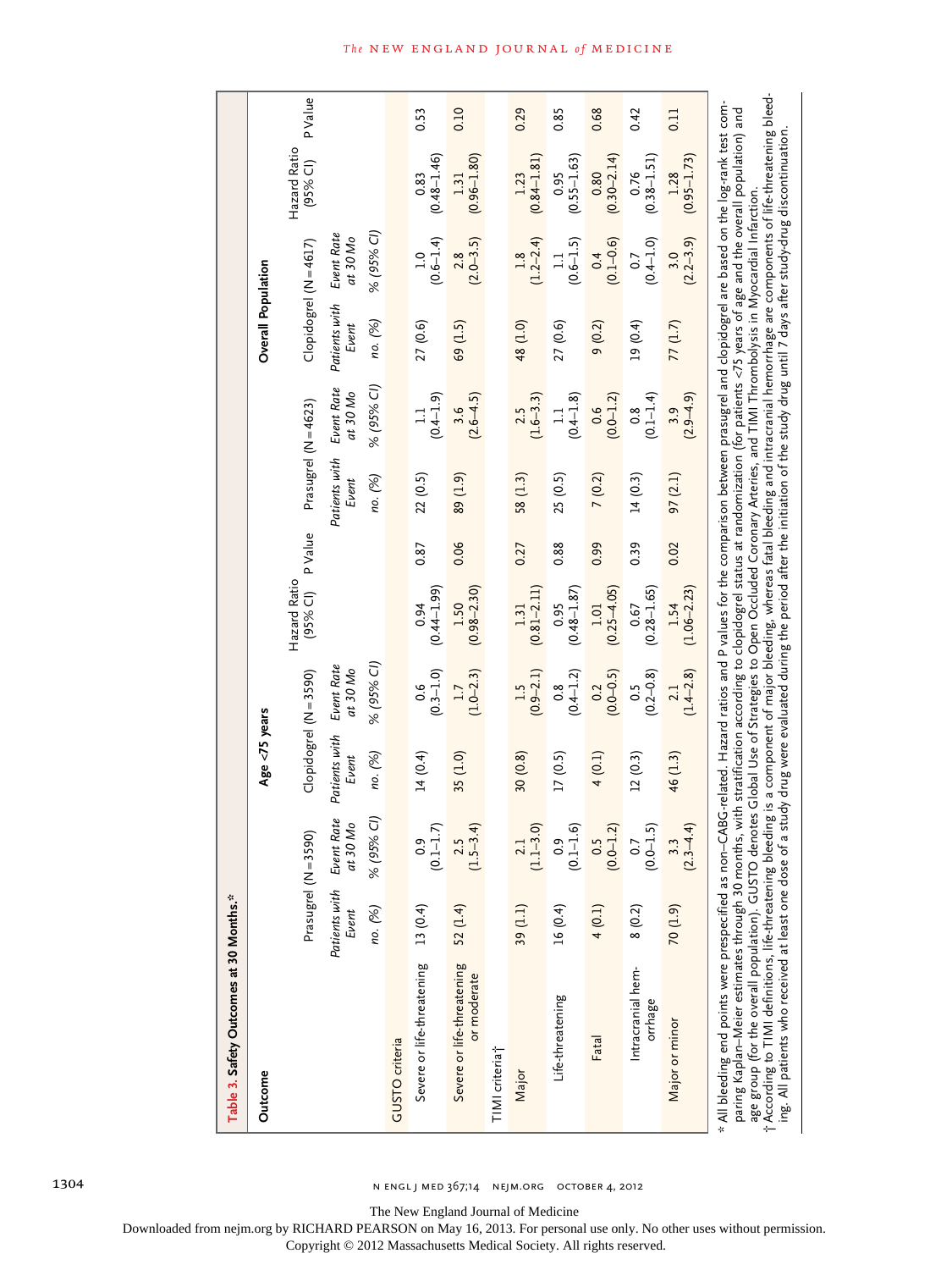(according to TIMI criteria) occurred with similar frequency among patients under the age of 75 years in the two study groups (Table 3). The Kaplan– Meier curves for TIMI major bleeding appeared to diverge slightly between study groups after 30 days but remained parallel thereafter (Fig. 1A). The only subgroup in which there was a significant treatment interaction for TIMI major bleeding was patients receiving a reduced dose of aspirin (Fig. S3 in the Supplementary Appendix). Curves for bleeding events in the overall population remained parallel throughout the study (Fig. S2 in the Supplementary Appendix). TIMI life-threatening, fatal, or intracranial bleeding occurred infrequently, and rates were balanced in the two study groups, both in patients under the age of 75 years and in the overall population. Among the younger patients, rates of non–CABG-related severe or lifethreatening or moderate bleeding (GUSTO criteria) and major or minor bleeding (TIMI criteria) were higher in the prasugrel group.

The frequency of new, nonbenign neoplasms in the overall treated population did not differ significantly between the prasugrel group and the clopidogrel group  $(1.9\% \text{ vs. } 1.8\%, \text{ P=0.79}); \text{ simi-}$ lar findings were observed among treated patients with no history of cancer or a history of previous cancer that had been cured before randomization  $(1.8\% \text{ vs. } 1.7\% \text{ , } P=0.79)$ .

The incidence of common (>1%) nonhemorrhagic serious adverse events was balanced between the two study groups among patients under the age of 75 years, and the only significant difference observed was a higher rate of heart failure in the clopidogrel group (Table S3 in the Supplementary Appendix).

# Discussion

In this large, randomized trial of prolonged treatment with prasugrel, as compared with clopidogrel, in patients with unstable angina or myocardial infarction without ST-segment elevation who did not undergo revascularization, we did not find a reduction in the rate of major cardiovascular events in the prasugrel group. The more intense platelet inhibition with prasugrel was confirmed by the observation of higher rates of minor or moderate bleeding among patients receiving prasugrel, although there was no significant increase in the rate of severe, major, or life-threatening bleeding despite treatment for up to 30 months.

An unexpected time-dependent divergence of treatment effect was observed after 12 months of therapy among patients under the age of 75 years. When evaluated before and after 12 months, the interaction of the treatment effect of prasugrel for the time to the first event was weak, but the late separation of the event curves was consistent for both primary and component end points, an observation that was also apparent in the analysis of multiple recurrent ischemic events. The reasons for this finding remain uncertain, since there have been few studies focusing on high-risk patients who did not undergo revascularization. Such patients would be expected to have a more linear and sustained risk of ischemic events that is not provoked by the use of revascularization procedures during the index hospitalization. A prospective natural-history study of coronary atherosclerosis after an acute coronary event supported this concept, since it showed a near-linear event rate over a 3-year period, with almost 50% of later cardiovascular events occurring in nontarget vessels.13 Furthermore, platelet reactivity may be amplified after revascularization procedures, so an early response to intensified platelet inhibition may not be apparent in patients receiving medical therapy, as has been shown in patients undergoing invasive procedures.8,9,14 Consequently, it is possible that a median follow-up period of 17 months was not long enough to explore the divergence of ischemic events in patients receiving medical therapy alone.

The significant treatment effect of prasugrel on multiple recurrent ischemic events in this study is consistent with findings from the Trial to Assess Improvement in Therapeutic Outcomes by Optimizing Platelet Inhibition with Prasugrel (TRITON), in which the relative risk of recurrent ischemic events was reduced by 30% in the prasugrel group among patients treated with PCI.<sup>15</sup> The majority of the effect of prasugrel on recurrent ischemic events occurred later in both trials, but the degree of late separation appeared to be more pronounced in our study. Although this observation is exploratory, it raises the question of whether investigation of the multiplicity of ischemic events is warranted in future secondaryprevention trials, rather than solely analyzing the time to the first event, as has been traditional in studies involving patients who have had an acute coronary event.

This trial had a long follow-up (up to 2.5 years) among patients receiving prasugrel after an acute

The New England Journal of Medicine

Downloaded from nejm.org by RICHARD PEARSON on May 16, 2013. For personal use only. No other uses without permission.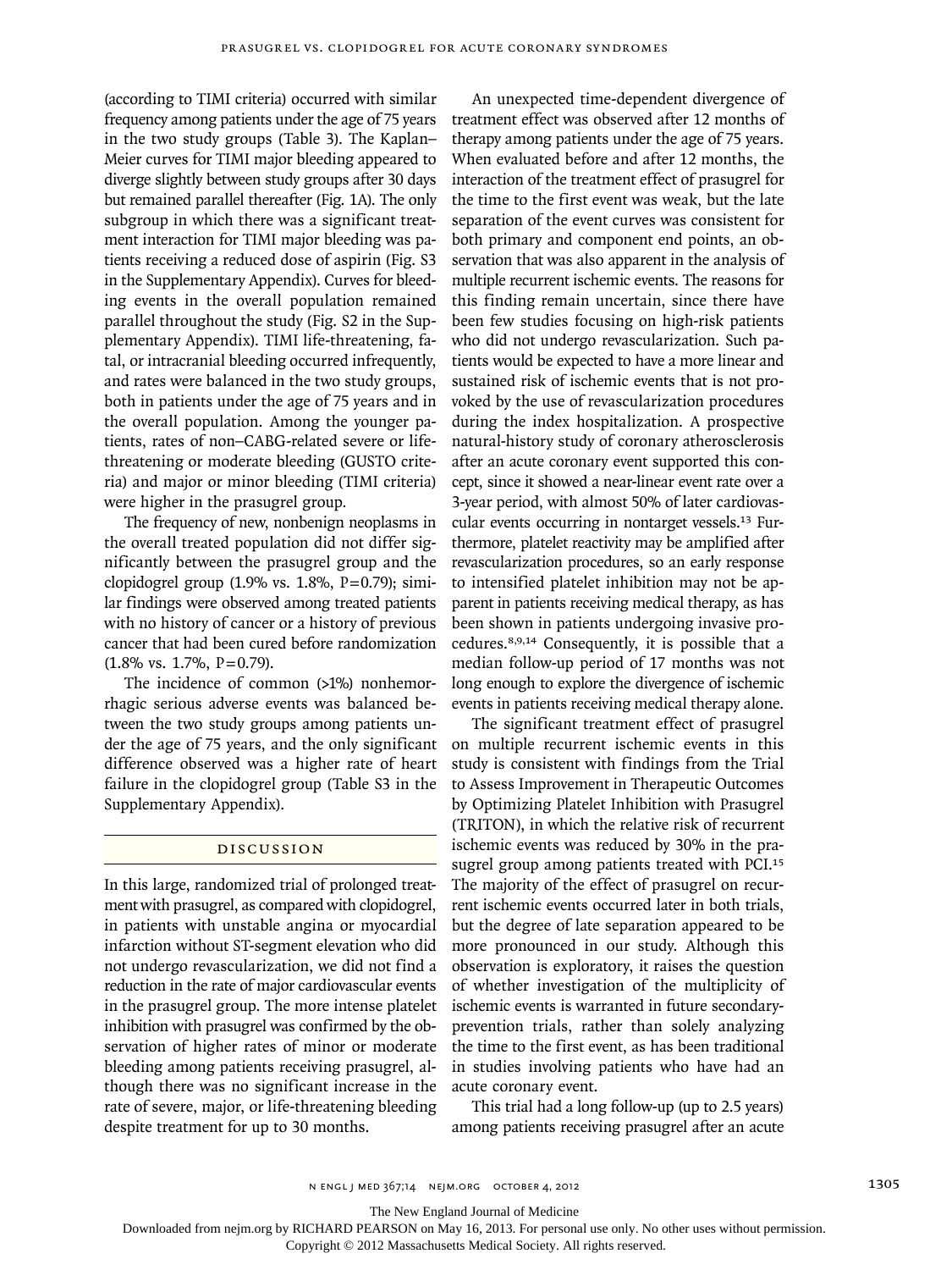| Characteristic                     | Total No.<br>of Patients |              | Prasugrel Clopidogrel      | Hazard Ratio (95% CI)                                | P Value for<br>Interaction |
|------------------------------------|--------------------------|--------------|----------------------------|------------------------------------------------------|----------------------------|
|                                    |                          |              | event rate at 30 mo $(\%)$ |                                                      |                            |
| Overall results                    | 7243                     | 13.9         | 16.0                       | $0.91(0.79 - 1.05)$                                  |                            |
| Age                                |                          |              |                            |                                                      | 0.14                       |
| $<$ 65 yr                          | 4327                     | 11.0         | 14.7                       | $0.82$ (0.67-1.01)                                   |                            |
| ≥65 yr                             | 2916                     | 18.2         | 18.0                       | $1.02(0.84 - 1.24)$                                  |                            |
| Sex                                |                          |              |                            |                                                      | 0.29                       |
| Female                             | 2599                     | 14.7         | 14.8                       | $1.02(0.80 - 1.29)$                                  |                            |
| Male                               | 4644                     | 13.4         | 16.6                       | $0.86(0.72 - 1.03)$                                  |                            |
| Weight                             |                          |              |                            |                                                      | 0.96                       |
| $<$ 60 $kg$                        | 939                      | 15.5         | 22.4                       | $0.91(0.64 - 1.29)$                                  |                            |
| $\geq 60$ kg                       | 6300                     | 13.6         | 15.1                       | $0.92(0.78 - 1.07)$                                  |                            |
| <b>GRACE</b> risk score            |                          |              |                            |                                                      | 0.32                       |
| $<$ 100                            | 1534                     | 7.6          | 9.1                        | $0.86(0.56 - 1.33)$                                  |                            |
| 100-140                            | 4520                     | 14.7         | 17.2                       | $0.91(0.76 - 1.08)$                                  |                            |
| >140                               | 779                      | 26.2         | 23.5                       | $1.19(0.86 - 1.63)$                                  |                            |
| Disease classification             |                          |              |                            |                                                      | 0.97                       |
| Unstable angina                    | 2356                     | 9.7          | 11.1                       | $0.92$ (0.67-1.26)                                   |                            |
| <b>NSTEMI</b><br>Diabetes mellitus | 4887                     | 15.7         | 18.2                       | $0.91(0.78 - 1.07)$                                  | 0.71                       |
| Yes                                | 2811                     |              | 20.4                       | $0.90(0.73 - 1.09)$                                  |                            |
| No                                 | 4414                     | 17.8<br>11.5 | 13.2                       | $0.94(0.77 - 1.16)$                                  |                            |
| Current or recent smoker           |                          |              |                            |                                                      | < 0.001                    |
| Yes                                | 1566                     | 11.7         | 20.8                       | $0.54(0.39 - 0.74)$                                  |                            |
| No                                 | 5614                     | 14.6         | 14.6                       | $1.06(0.90 - 1.24)$                                  |                            |
| Previous myocardial infarction     |                          |              |                            |                                                      | 0.76                       |
| Yes                                | 3168                     | 16.3         | 19.0                       | $0.90(0.74 - 1.10)$                                  |                            |
| No                                 | 4023                     | 12.1         | 13.3                       | $0.95(0.77 - 1.17)$                                  |                            |
| Previous PCI                       |                          |              |                            |                                                      | 0.32                       |
| Yes                                | 2022                     | 14.6         | 17.2                       | $0.82$ (0.63-1.06)                                   |                            |
| No                                 | 5189                     | 13.7         | 15.6                       | $0.96(0.81 - 1.14)$                                  |                            |
| Previous CABG                      |                          |              |                            |                                                      | 0.94                       |
| Yes                                | 1115                     | 19.5         | 22.1                       | $0.93(0.69 - 1.26)$                                  |                            |
| No                                 | 6113                     | 12.9         | 14.8                       | $0.92(0.78 - 1.08)$                                  |                            |
| Previous PAD                       |                          |              |                            |                                                      | 0.77                       |
| Yes                                | 472                      | 28.4         | 27.2                       | $0.99(0.67 - 1.47)$                                  |                            |
| No                                 | 6657                     | 12.9         | 15.0                       | $0.93(0.80 - 1.08)$                                  |                            |
| Creatinine clearance               |                          |              |                            |                                                      | 0.17                       |
| $<$ 30 ml/min                      | 105                      | 28.1         | 47.5                       | $0.68$ (0.33-1.41)                                   |                            |
| 30-60 ml/min                       | 1407                     | 22.7         | 23.7                       | $1.14(0.88 - 1.49)$                                  |                            |
| $>60$ ml/min                       | 5432                     | 11.9         | 13.6                       | $0.88(0.73 - 1.05)$                                  |                            |
| Angiography before randomization   |                          |              |                            |                                                      | 0.08                       |
| Yes                                | 3085                     | 10.7         | 14.9                       | $0.77(0.61 - 0.98)$                                  |                            |
| No                                 | 4158                     | 16.3         | 16.7                       | $1.01(0.84 - 1.20)$                                  |                            |
| Aspirin dose at randomization      |                          |              |                            |                                                      | 0.91                       |
| $<$ 100 mg/day                     | 2365                     | 13.4         | 15.9                       | $0.91(0.71 - 1.18)$                                  |                            |
| $\geq$ 100 mg/day                  | 4295                     | 13.7         | 15.8                       | $0.90(0.74 - 1.08)$                                  |                            |
| PPI at randomization               |                          |              |                            |                                                      | 0.02                       |
| Yes                                | 1666                     | 14.6         | 23.8                       | $0.70(0.53 - 0.92)$                                  |                            |
| No                                 | 5577                     | 13.7         | 13.6                       | $1.01(0.86 - 1.20)$                                  |                            |
| Clopidogrel stratum                |                          |              |                            |                                                      | 0.78                       |
| Stratum 1                          | 320                      | 13.1         | 14.7                       | $\blacktriangleright$ 1.16 (0.59-2.30)               |                            |
| Stratum 2<br>Stratum 3             | 4984                     | 13.8         | 16.1                       | $0.91(0.76 - 1.08)$                                  |                            |
| Region                             | 1939                     | 14.2         | 16.2                       | $0.90(0.69 - 1.17)$<br>Н                             | 0.58                       |
| Central and Eastern Europe         | 2429                     |              | 13.1                       | $1.06(0.82 - 1.39)$<br>┫                             |                            |
| East Asia                          | 571                      | 12.9         | 16.0                       | $1.19(0.75 - 1.89)$                                  |                            |
| India                              | 1021                     | 18.7<br>10.3 | 16.6                       | $0.86(0.57 - 1.30)$                                  |                            |
| Latin America                      | 968                      |              | 16.2                       | $0.81(0.56 - 1.17)$                                  |                            |
| Mediterranean area                 | 527                      | 13.8<br>10.6 | 14.0                       | $0.58(0.32 - 1.05)$                                  |                            |
| North America                      | 995                      | 19.4         | 21.1                       | $0.89(0.64 - 1.24)$                                  |                            |
| Western Europe and Scandinavia     | 630                      | 10.5         | 14.5                       | ┫<br>$0.88(0.53 - 1.45)$                             |                            |
| Australia, New Zealand, and        | 102                      | 12.8         | 19.0                       | $0.68$ (0.24-1.90)                                   |                            |
| South Africa                       |                          |              |                            |                                                      |                            |
|                                    |                          |              |                            |                                                      |                            |
|                                    |                          |              | 0.5                        | 1.0<br>1.5<br>2.0                                    |                            |
|                                    |                          |              |                            |                                                      |                            |
|                                    |                          |              |                            | <b>Prasugrel Better</b><br><b>Clopidogrel Better</b> |                            |
|                                    |                          |              |                            |                                                      |                            |

The New England Journal of Medicine

Downloaded from nejm.org by RICHARD PEARSON on May 16, 2013. For personal use only. No other uses without permission.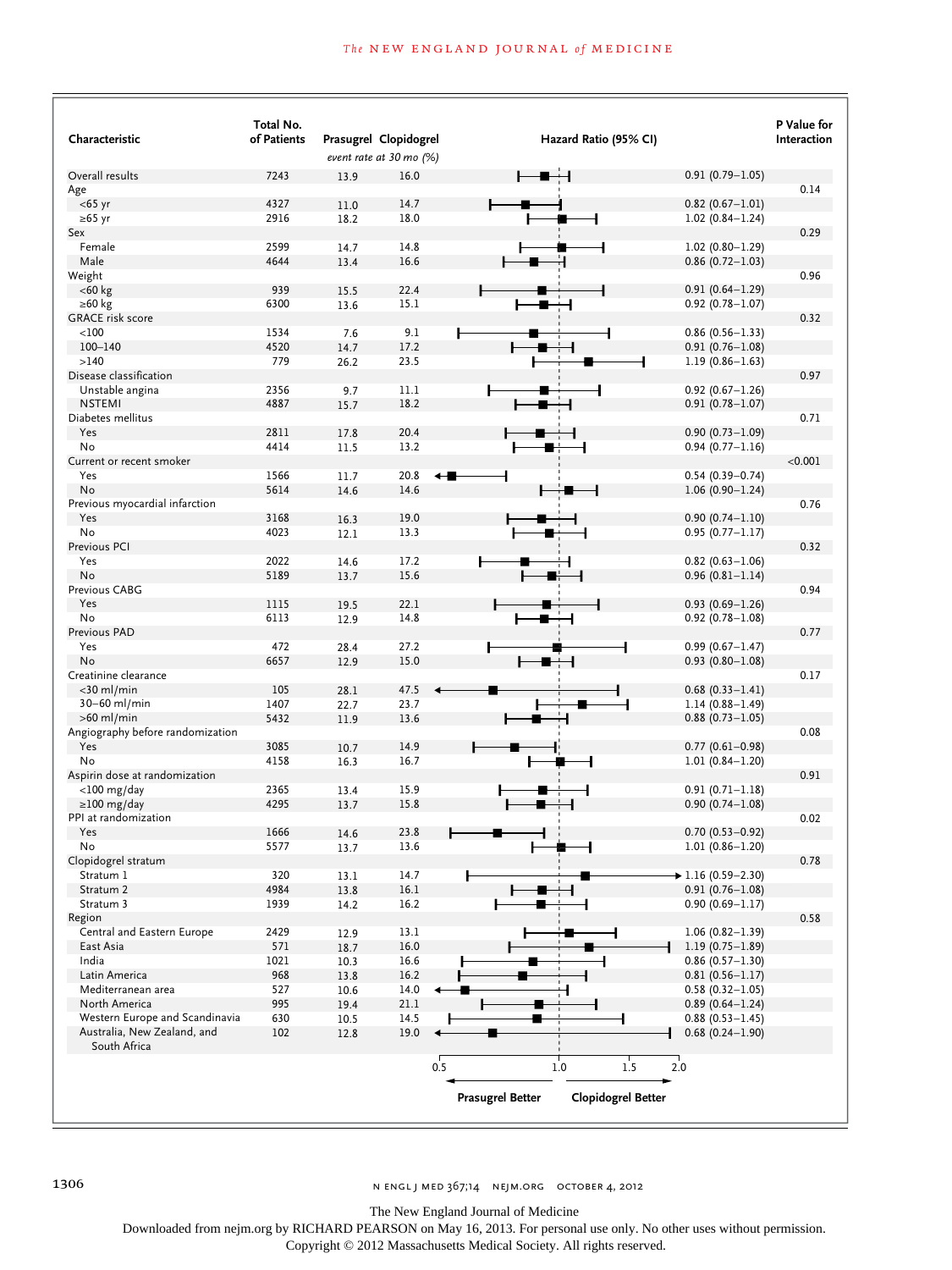#### **Figure 2 (facing page). Hazard Ratios and Rates of the Primary Efficacy End Point in Prespecified Subgroups of Patients under the Age of 75 Years.**

Shown are Kaplan–Meier estimates of the rate of the primary end point through 30 months according to study-group assignment. P values for interaction are shown next to the respective event rates for each designated subgroup. CABG denotes coronary-artery bypass grafting, GRACE Global Registry of Acute Coronary Events, NSTEMI non–ST-segment elevation myocardial infarction, PAD peripheral arterial disease, PCI percutaneous coronary intervention, and PPI proton-pump inhibitor. Current or recent smokers were defined as patients who smoked cigarettes within 30 days before randomization. Clopidogrel strata are defined as follows: stratum 1, no clopidogrel administered before randomization, with randomization occurring within 72 hours after the first medical contact and if assigned to the clopidogrel group, starting with a loading dose of 300 mg of clopidogrel; stratum 2, loading dose of clopidogrel (300 to 600 mg) administered for the index event, followed by a daily clopidogrel maintenance dose (75 mg) until the day of randomization; and stratum 3, a daily maintenance dose of clopidogrel (75 mg), starting at least 5 days before presentation for the index event and continuing until the day of randomization.

coronary event in a population at high risk for major bleeding events. In TRITON, more serious or life-threatening bleeding events were seen in the prasugrel group,<sup>15</sup> a finding that was not observed in our study. The risk of major bleeding was low and was similar in the two study groups, but the prasugrel dose was adjusted for patients who were 75 years of age or older and for those weighing less than 60 kg in order to mitigate such risks. Nonetheless, a biologic effect throughout the period of prasugrel exposure is supported by the increased frequency of minor or moderate bleeding that was observed in this group. Finally, the prospective, systematic surveillance and rigorous adjudication of new, nonbenign neoplasms in our study showed no increase in the risk of neoplasm development with sustained exposure to prasugrel for up to 2.5 years.

Prasugrel was not shown to be superior to clopidogrel for reducing the primary end point during 2.5 years of follow-up after a coronary event in patients receiving medical therapy without planned revascularization, even though signs of intensified platelet inhibition were observed in the prasugrel group. The optimal treatment duration and intensity of  $P2Y_{12}$  inhibition after a coronary event for patients who do not undergo revascularization remain uncertain. However, our findings

highlight the need for further study of differences in the response to intensified platelet inhibition for patients receiving medical therapy without revascularization, as compared with those undergoing revascularization, for treatment of an index cardiac event.

Supported by Eli Lilly and Daiichi Sankyo.

Dr. Roe reports receiving grant support from Eli Lilly, Bristol-Myers Squibb, Hoffmann–La Roche, Novartis, Schering-Plough, and KAI Pharmaceuticals, consulting fees from Eli Lilly, Daiichi Sankyo, Bristol-Myers Squibb, GlaxoSmithKline, Merck, Janssen Pharmaceuticals, KAI Pharmaceuticals, Sanofi-Aventis, Helsinn Pharmaceuticals, Regeneron, Novartis, AstraZeneca, and Orexigen, and lecture fees from AstraZeneca and Janssen Pharmaceuticals; Dr. Armstrong, receiving consulting fees from Eli Lilly, Hoffmann– La Roche, Merck, Axio Research, and Orexigen, grant support from Boehringer Ingelheim, Hoffmann–La Roche, Sanofi-Aventis, Scios, Ortho Biotech, Johnson & Johnson, Janssen Pharmaceuticals, GlaxoSmithKline, Amylin Pharmaceuticals, and Merck, and payment for developing educational presentations from AstraZeneca and Eli Lilly; Dr. Fox, receiving grant support from Eli Lilly, Bayer, Johnson & Johnson, and AstraZeneca, travel expenses from Eli Lilly, consulting fees from Eli Lilly, Bayer, Johnson & Johnson, AstraZeneca, Sanofi-Aventis, and Boehringer Ingelheim, and lecture fees from Bayer, Johnson & Johnson, AstraZeneca, and Sanofi-Aventis; Dr. White, receiving grant support from Sanofi-Aventis, Eli Lilly, the Medicines Company, Pfizer, Roche, Johnson & Johnson, Schering-Plough, Merck, AstraZeneca, GlaxoSmithKline, Daiichi Sankyo, and Bristol-Myers Squibb and serving as a board member for Merck and Regado Biosciences; Dr. Dorairaj Prabhakaran, receiving consulting fees from Eli Lilly; Dr. Goodman, receiving grant support from Eli Lilly, Sanofi-Aventis, Bristol-Myers Squibb, and AstraZeneca, consulting fees from Eli Lilly, Sanofi-Aventis, Bristol-Myers Squibb, and AstraZeneca, and payment for developing presentations and lecture fees from Eli Lilly, Sanofi-Aventis, Bristol-Myers Squibb, and AstraZeneca; Dr. Cornel, serving as a board member for Eli Lilly, Daiichi Sankyo, and AstraZeneca and receiving consulting fees from Merck; Dr. Bhatt, serving as a board member for Medscape Cardiology, Boston VA Research Institute, and the Society of Chest Pain Centers, receiving grant support from Amarin, AstraZeneca, Bristol-Myers Squibb, Eisai, Ethicon, Medtronic, Sanofi-Aventis, and the Medicines Company, receiving payment for developing educational presentations from WebMD, and serving as an editor for the American College of Cardiology and chief medical editor for Slack Publications; Dr. Clemmensen, receiving grant support from Eli Lilly and Daiichi Sankyo, consulting fees from Eli Lilly, Daiichi Sankyo, AstraZeneca, Bayer, Pfizer, and Boehringer Ingelheim, and lecture fees from Bristol-Myers Squibb, having an equity interest in True Green Pharma and Tadpole, and receiving travel expenses from Pfizer, Bristol-Myers Squibb, AstraZeneca, Bayer, the Medicines Company, and Eli Lilly; Dr. Martinez, receiving consulting and travel fees from Eli Lilly and Daiichi Sankyo; Dr. Ardissino, receiving consulting and lecture fees from Daiichi Sankyo and Eli Lilly; Dr. Nicolau, receiving grant support from Eli Lilly, AstraZeneca, Johnson & Johnson, Bristol-Myers Squibb, Astellas, Sanofi-Aventis, and Daiichi Sankyo, serving as a board member for AstraZeneca, Bayer, and Sanofi-Aventis, and receiving lecture fees from Astra-Zeneca, Bayer, and Sanofi-Aventis; Dr. Boden, receiving travel expenses from Eli Lilly and lecture fees from Abbott Laboratories and Gilead Sciences; Dr. Gurbel, receiving consulting fees from Daiichi Sankyo, Eli Lilly, Pozen, Novartis, Bayer, AstraZeneca, Accumetrics, Nanosphere, Sanofi-Aventis, Boehringer Ingelheim, Merck, Iverson Genetics, Medtronic, CSL, and Haemonetics, grant support from Daiichi Sankyo, Eli Lilly, Pozen, CSL, Astra-Zeneca, Sanofi-Aventis, Haemoscope, and Medtronic, lecture

The New England Journal of Medicine

Downloaded from nejm.org by RICHARD PEARSON on May 16, 2013. For personal use only. No other uses without permission.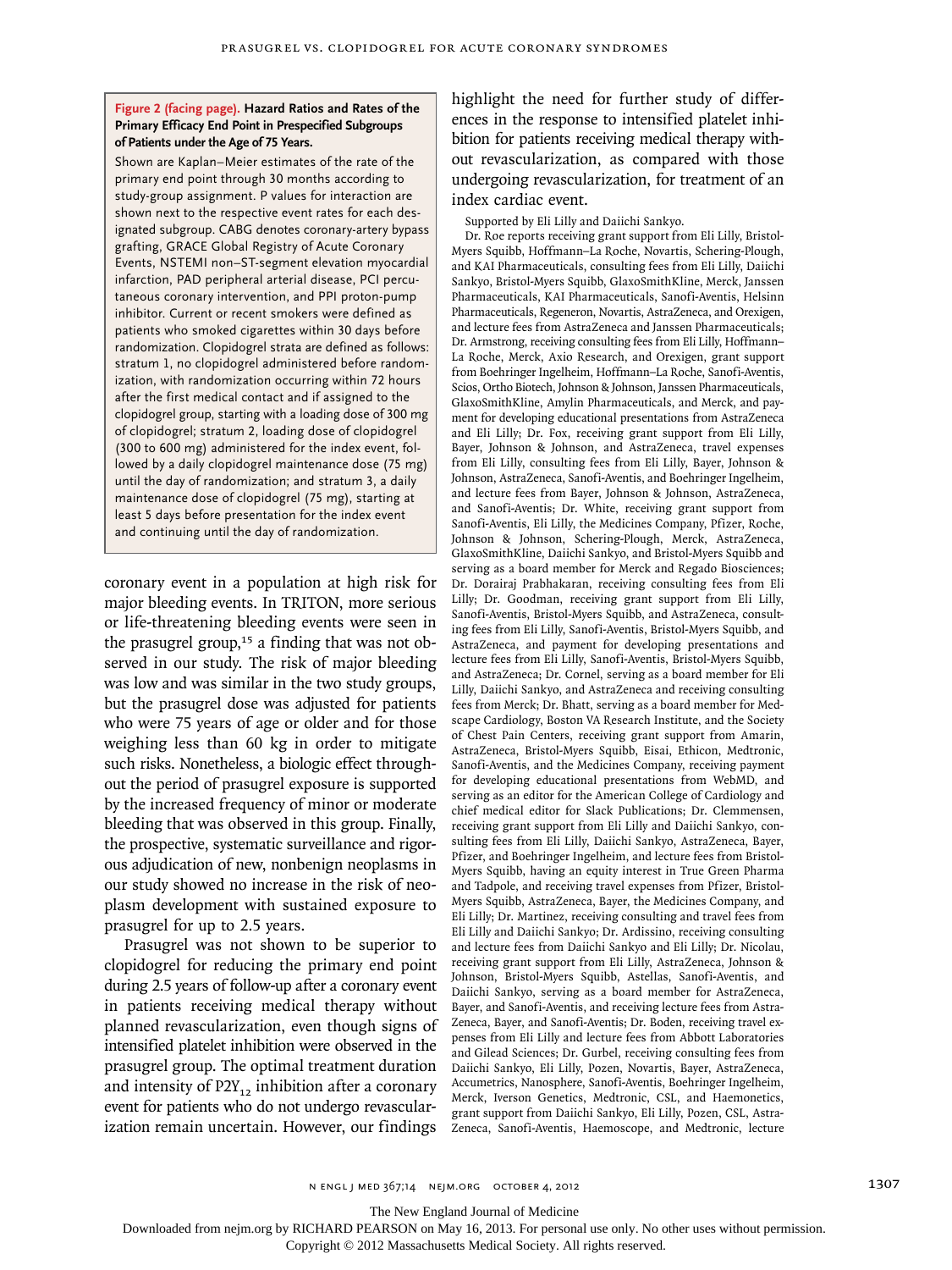fees from Eli Lilly, Daiichi Sankyo, Nanosphere, Sanofi-Aventis, Merck, and Iverson Genetics, and fees for developing educational presentations from Schering-Plough, Discovery Channel, Pri-Med, Merck, Medtronic, and Pfizer; Dr. Dalby, serving as a board member for Sanofi-Aventis, Eli Lilly, Novartis, Boehringer Ingelheim, and Aspen, and receiving travel expenses from Astra-Zeneca, Merck, Sanofi-Aventis, ICON, Astellas, Daiichi Sankyo, and Novartis; Dr. McGuire, receiving grant support, travel expenses, and fees for review activities from Eli Lilly and Daiichi Sankyo and receiving consulting fees from Tethys Bioscience, Daiichi Sankyo, Genentech, Pfizer, Sanofi-Aventis, Regeneron, and Johnson & Johnson; Dr. Parkhomenko, receiving consulting fees from AstraZeneca, Merck, Bayer, Takeda, and GlaxoSmith-Kline, grant support from BHFZ, Servier, Sanofi-Aventis, Astellas, Takeda, Boehringer Ingelheim, and GlaxoSmithKline, lecture fees from Servier, Orion, GlaxoSmithKline, and Pfizer, and payment for development of educational presentations from Servier and Pfizer; Dr. Gottlieb, receiving travel expenses from Eli Lilly and Daiichi Sankyo and consulting fees from Eli Lilly; Dr. Hamm, consulting fees from Medtronic, Hoffmann–La Roche, Brahms, AstraZeneca, and Boehringer Ingelheim, serving as a board member for Medtronic, Hoffmann–La Roche, Brahms, AstraZeneca, and Boehringer Ingelheim, and receiving lecture fees from AstraZeneca, Abbott, Bayer, GlaxoSmithKline, Boehringer Ingelheim, Eli Lilly, Daiichi Sankyo, Abbott, Hoffmann– La Roche, Boston Scientific, Sanofi-Aventis, and the Medicines Company; Dr. Pavlides, receiving grant support from Eli Lilly; Dr. Oto, receiving grant support, consulting fees, and travel expenses from Eli Lilly; Dr. Merkely, receiving consulting fees and travel expenses from Eli Lilly and Daiichi Sankyo; Dr. Gašparović, receiving grant support from the Croatian Ministry of Science and Fresenius, consulting fees from Quintiles Eastern Holdings, travel expenses from Eli Lilly and Merck, grant support from Quintiles Eastern Holdings and Pfizer, and lecture fees from Bayer; Dr. Corbalan, receiving grant support, consulting fees, and travel expenses from Eli Lilly and Daiichi Sankyo; Dr. Cinteză, receiving grant support and consulting fees from Eli Lilly and AstraZeneca and travel expenses and review activity fees from Eli Lilly; Mr. McLendon, receiving travel expenses from Eli Lilly; Drs. Winters and Brown, being employees of and having an equity interest in Eli Lilly; Dr. Lokhnygina, receiving grant support, travel expenses, and fees for review activities from Eli Lilly and Daiichi Sankyo, consulting fees from Johnson & Johnson, and grant support from Johnson & Johnson, Merck, Regado Biosciences, Schering-Plough, and Bristol-Myers Squibb; Dr. Aylward, receiving grant support from Eli Lilly, Merck, Bayer, and Johnson & Johnson, travel expenses from Eli Lilly, Astra-Zeneca, and Boehringer Ingelheim, and consulting and lecture fees from Eli Lilly, AstraZeneca, Boehringer Ingelheim, Pfizer, Sanofi-Aventis, and Bayer; Dr. Hochman, receiving consulting fees from Eli Lilly and GlaxoSmithKline; and Dr. Ohman, receiving grant support and travel expenses from Daiichi Sankyo and Eli Lilly, consulting fees from AstraZeneca, Boehringer Ingelheim, Bristol-Myers Squibb, Gilead Sciences, Janssen Pharmaceuticals, Liposcience, Merck, Pozen, Hoffmann–La Roche, Sanofi-Aventis, the Medicines Company, and Web MD, grant support from Gilead Sciences, and lecture fees from Gilead Sciences, Boehringer Ingelheim, and the Medicines Company.

Disclosure forms provided by the authors are available with the full text of this article at NEJM.org.

We thank Karen Pieper, M.S., for managing the statistical analysis team; Jonathan McCall, M.S., for providing editorial assistance; and Kerry Stenke for providing graphics assistance.

#### **Appendix**

The authors' affiliations are as follows: Duke Clinical Research Institute (M.T.R., R.C.M., Y.L., E.M.O.) and the Division of Cardiology, Department of Medicine (M.T.R., E.M.O), Duke University Medical Center, Durham, NC; the Division of Cardiology, University of Alberta, Edmonton (P.W.A.), and the Division of Cardiology, Department of Medicine, St. Michael's Hospital, University of Toronto, Toronto (S.G.G.) — both in Canada; Centre for Cardiovascular Science, University of Edinburgh, Edinburgh (K.A.A.F.); Auckland City Hospital, Green Lane Cardiovascular Service, Auckland, New Zealand (H.D.W.); Center for Chronic Disease Control, New Delhi, India (D.P.); the Department of Cardiology, Medical Center Alkmaar, Alkmaar, the Netherlands (J.H.C.); VA Boston Healthcare System, Brigham and Women's Hospital, and Harvard Medical School, Boston (D.L.B.); Rigshospitalet, University of Copenhagen, Copenhagen (P.C.); the Department of Cardiology, Cordoba National University, Cordoba, Argentina (F.M.); the Division of Cardiology, Azienda Ospedaliero-Universitaria di Parma, Parma, Italy (D.A.); Heart Institute (InCor), University of São Paulo Medical School, São Paulo (J.C.N.); the Department of Medicine, Stratton VA Medical Center/Albany Medical College, Albany (W.E.B.), and Cardiovascular Clinical Research Center, Leon H. Charney Division of Cardiology, New York University School of Medicine and NYU Langone Medical Center (J.S.H.) — both in New York; Sinai Center for Thrombosis Research, Sinai Hospital of Baltimore, Baltimore (P.A.G.); the Department of Coronary Artery Disease, Institute of Cardiology, Warsaw, Poland (W.R.); Milpark Hospital, Johannesburg (A.J.D.); University of Texas–Southwestern Medical Center, Dallas (D.K.M.); Cardiology Department, Hospital Central "Dr. Morones Prieto," San Luis Potosi, Mexico (J.L.L.-P.); Emergency Cardiology, Institute of Cardiology, Kiev, Ukraine (A.P.); the Department of Cardiology, Bikur Cholim Hospital, Jerusalem (S.G.); the Department of Medicine, Medical Center Manila, Manila, Philippines (G.O.T.); Kerckhoff Heart Center, Bad Nauheim, Germany (C.H.); Cardiology Division, Onassis Cardiac Surgery Center, Kallithea, Greece (G.P.); Cardiology Department, Queen Giovanna University Hospital, Sofia, Bulgaria (A.R.G.); the Department of Cardiology, Hacettepe University Faculty of Medicine, Ankara, Turkey (A.O.); the Division of Cardiology, National Taiwan University College of Medicine, Taipei, Taiwan (C.-D.T.); Heart Center, Semmelweis University, Budapest, Hungary (B.M.); the Department of Intensive Care Medicine, Clinical Hospital Center Zagreb, Zagreb, Croatia (V.G.); Cardiovascular Division, Faculty of Medicine, Pontificia Universidad Católica de Chile, Santiago, Chile (R.C.); the Division of Cardiology, Emergency University Hospital of Bucharest, Bucharest, Romania (M.C.); Eli Lilly, Indianapolis (K.J.W., E.B.B.); South Australian Health and Medical Research Institute, Flinders University Medical Centre, Adelaide, SA, Australia (P.E.A.); and Third Department of Medicine, Cardiology and Emergency Medicine, Wilhelminenhospital, Vienna (K.H.).

#### **References**

**1.** Wright RS, Anderson JL, Adams CD, et al. 2011 ACCF/AHA focused update of the guidelines for the management of patients with unstable angina/non-ST-elevation myocardial infarction (updating the 2007 guideline): a report of the American College of Cardiology Foundation/American Heart Association Task Force on Practice Guidelines developed in collaboration with the American College of Emergency Physicians, Society for Cardiovascular Angiography and Intervention, and Society of Thoracic Surgeons. J Am Coll Cardiol 2011;57:1920-59. [Erratum, J Am Coll Cardiol 2011;57:1960.]

**2.** Hamm CW, Bassand JP, Agewall S, et al.

ESC guidelines for the management of acute coronary syndromes in patients presenting without persistent ST-segment elevation. Eur Heart J 2011;32:2999-3054. **3.** Chan MY, Mahaffey KW, Sun LJ, et al. Prevalence, predictors, and impact of conservative medical management for patients with non-ST-segment elevation acute cor-

1308 **1208** n engl j med 367;14 nejm.org october 4, 2012

The New England Journal of Medicine

Downloaded from nejm.org by RICHARD PEARSON on May 16, 2013. For personal use only. No other uses without permission.